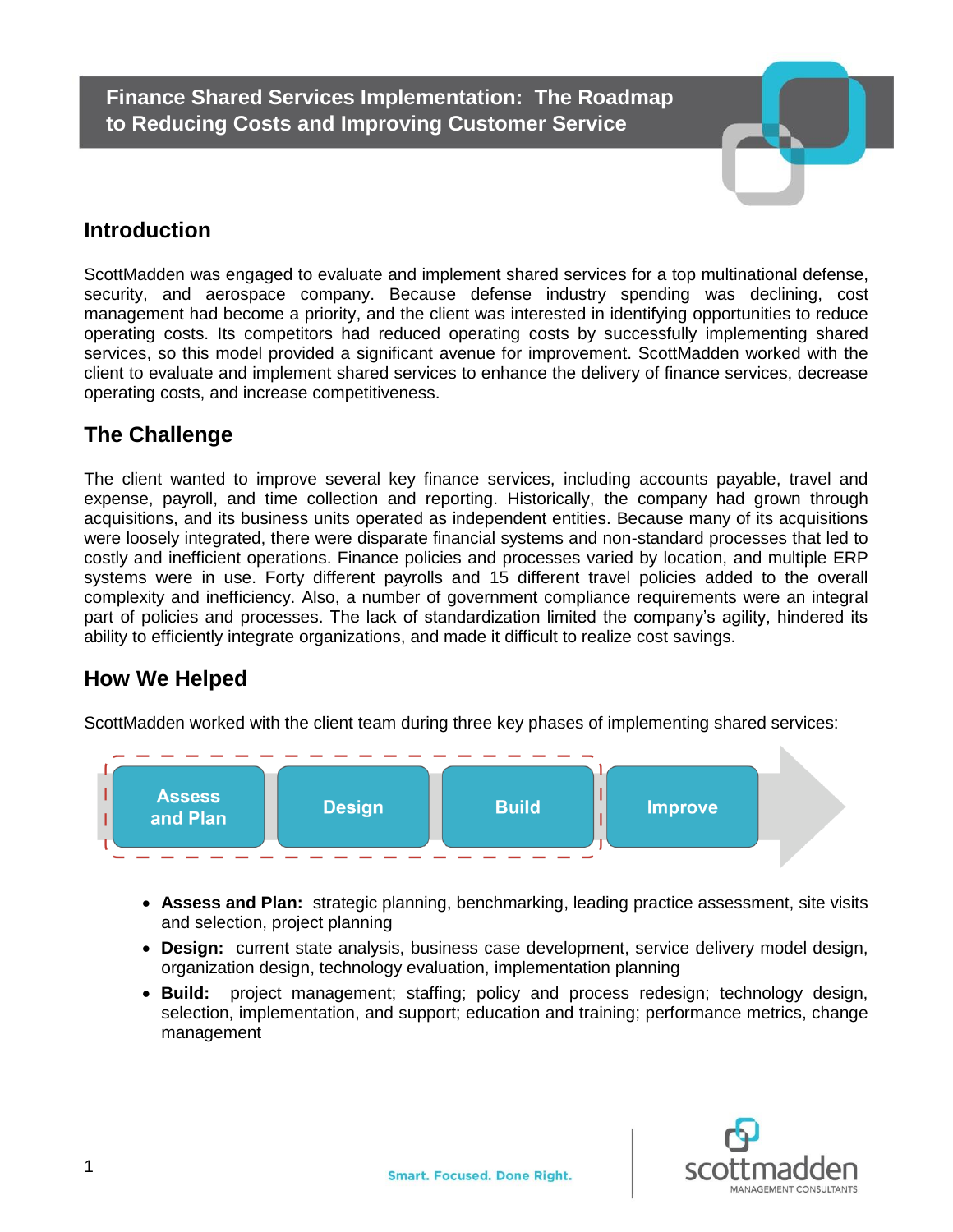ScottMadden combined its proven methodology, leading practices repository, tools, and templates and its collaborative approach to develop a solution that was customized to the client's business requirements.

#### **Assess and Plan**

During the Assess and Plan phase, ScottMadden assisted the client in determining the strategy and value proposition for shared services. This phase provided a baseline measurement of costs, productivity, and business drivers, compared the company's performance to industry peers, and provided a foundation for the Design and Build phases. Specific steps and activities are shown below:

| <b>Strategic Planning</b>                    | • Articulated overall objectives for finance shared services<br>• Developed future state vision and strategy for finance shared services<br>• Designed finance operating model to support future state vision<br>• Determined phasing of work necessary to achieve future state vision                      |
|----------------------------------------------|-------------------------------------------------------------------------------------------------------------------------------------------------------------------------------------------------------------------------------------------------------------------------------------------------------------|
| <b>Benchmarking</b>                          | • Compiled profile of current functions<br>• Allocated headcount and headcount costs to each function<br>• Collected labor costs and allocated across functions<br>• Analyzed current productivity and costs to relevant industry metrics                                                                   |
| <b>Leading Practice</b><br><b>Assessment</b> | • Collected transactional data for work activities and conducted interviews to gain<br>context<br>• Summarized current practices<br>• Compiled relevant leading practices and identified gaps with current practices<br>• Determined improvement opportunities and options for future state operating model |
| <b>Site Visits and</b><br><b>Selection</b>   | • Identified sites using agreed-upon evaluation criteria<br>• Collected information, metrics, and statistics to evaluate sites<br>• Scored and ranked sites and presented recommendations to project sponsors                                                                                               |
| <b>Project Planning</b>                      | • Developed project schedule for Design and Build phases<br>• Determined project team structure<br>• Developed and disseminated necessary communications                                                                                                                                                    |

The results of this phase provided the justification to proceed with design and implementation of finance shared services.

### **Design**

During the Design phase, ScottMadden worked with the client to determine the detailed future state infrastructure, quantify benefits of shared services, and develop the operating model. The project team organized separate teams for each work stream, as outlined below. ScottMadden assisted each team throughout the Design phase.

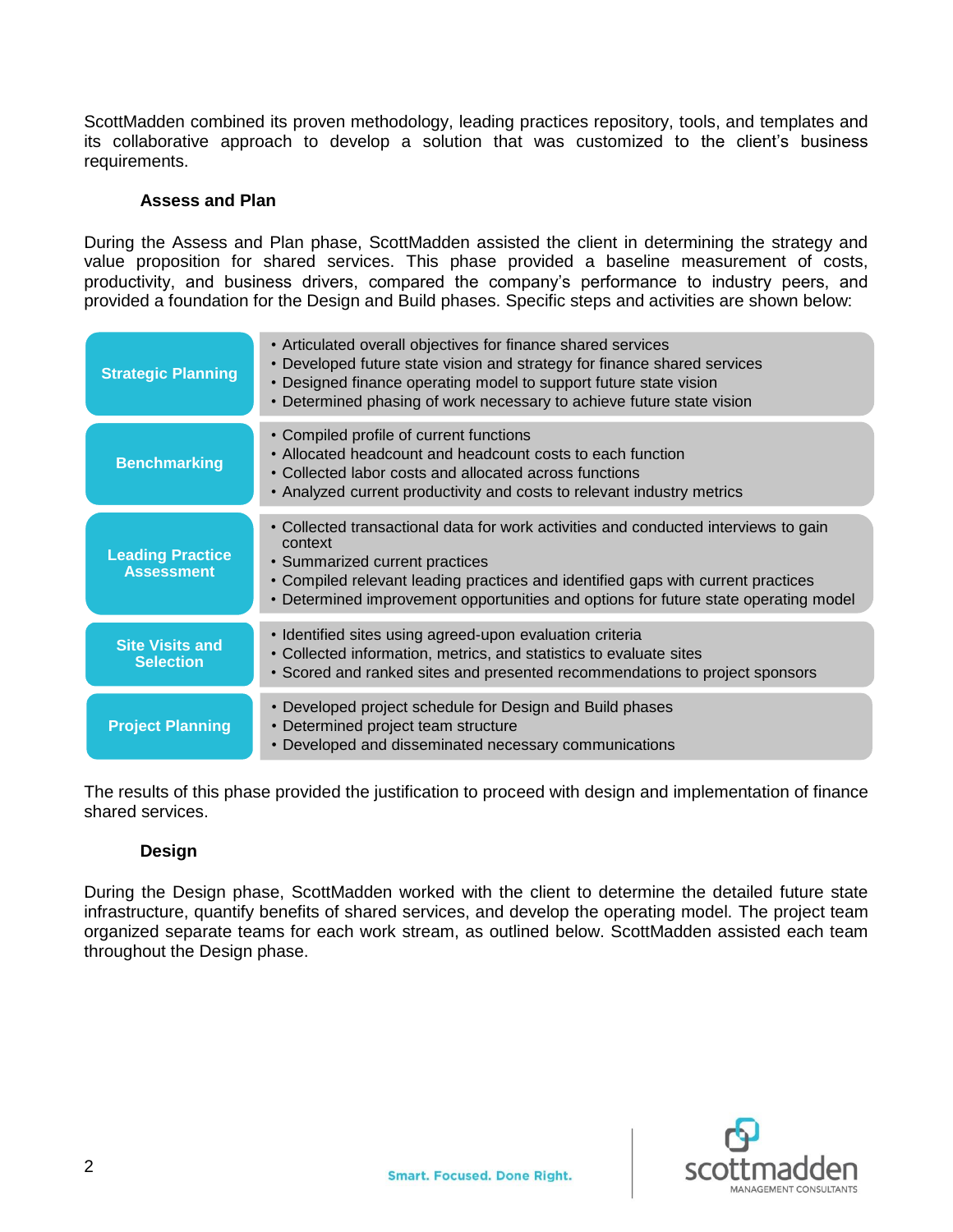| <b>Current State</b><br><b>Analysis</b>        | • Compiled profile of current processes, work activities, and technology used<br>• Allocated headcount and headcount costs to each product and service<br>• Analyzed time activity data for current processes and activities<br>• Collected volume metrics to assess current productivity     |
|------------------------------------------------|-----------------------------------------------------------------------------------------------------------------------------------------------------------------------------------------------------------------------------------------------------------------------------------------------|
| <b>Business Case</b><br><b>Development</b>     | • Evaluated future labor cost structures and potential site costs<br>• Created baseline implementation timeline<br>• Estimated future state staffing<br>• Collected cost data for technologies and other required investments<br>• Assessed range of potential implementation results         |
| <b>Service Model</b><br><b>Delivery Design</b> | • Mapped services into appropriate delivery channels<br>• Developed functional organizational and summary responsibilities<br>• Identified supporting tools and technologies<br>• Determined best-fit sourcing options<br>• Recommended facility design and technology/telecom infrastructure |
| <b>Organization</b><br><b>Design</b>           | · Validated organization and positions determined in service delivery model design<br>• Updated staffing from business case<br>• Developed position responsibilities, competencies, and descriptions                                                                                          |
| <b>Technology</b><br><b>Evaluation</b>         | • Validated specific technologies to support service delivery model<br>• Developed high-level functional requirements based on redesigned processes                                                                                                                                           |
| <b>Implementation</b><br><b>Planning</b>       | • Determined implementation phasing options and recommended best-fit phasing<br>• Developed implementation plan for the financial shared services center<br>• Developed implementation team structure<br>• Defined project team roles and responsibilities by position                        |

The Design phase produced the following key infrastructure elements:

- Detailed organization for required functions including transaction processing, customer care, and business operations
- Service delivery model for the in-scope finance functions
	- $-$  Travel and expense: travel approval, expense report submittal, travel expense audit, non-travel business expenses, and P-card
	- Accounts payable: invoice imaging, entry, validation, approval, and disbursement
	- Time collection and reporting: work authorizations, time entry, travel time, labor training
	- Payroll: pay collection and processing, pay calculation, distribution, tax preparation, and pay accounting
- Supporting technologies included an accounts payable system for invoice processing, validation and approval; case management system; process scheduler to automate payroll functions (e.g., file loading, pay calculation, error checks); web-based payroll interface to enable self-service of supplemental pay entry, PTO adjustments, and deductions
- Recommended facility in selected location

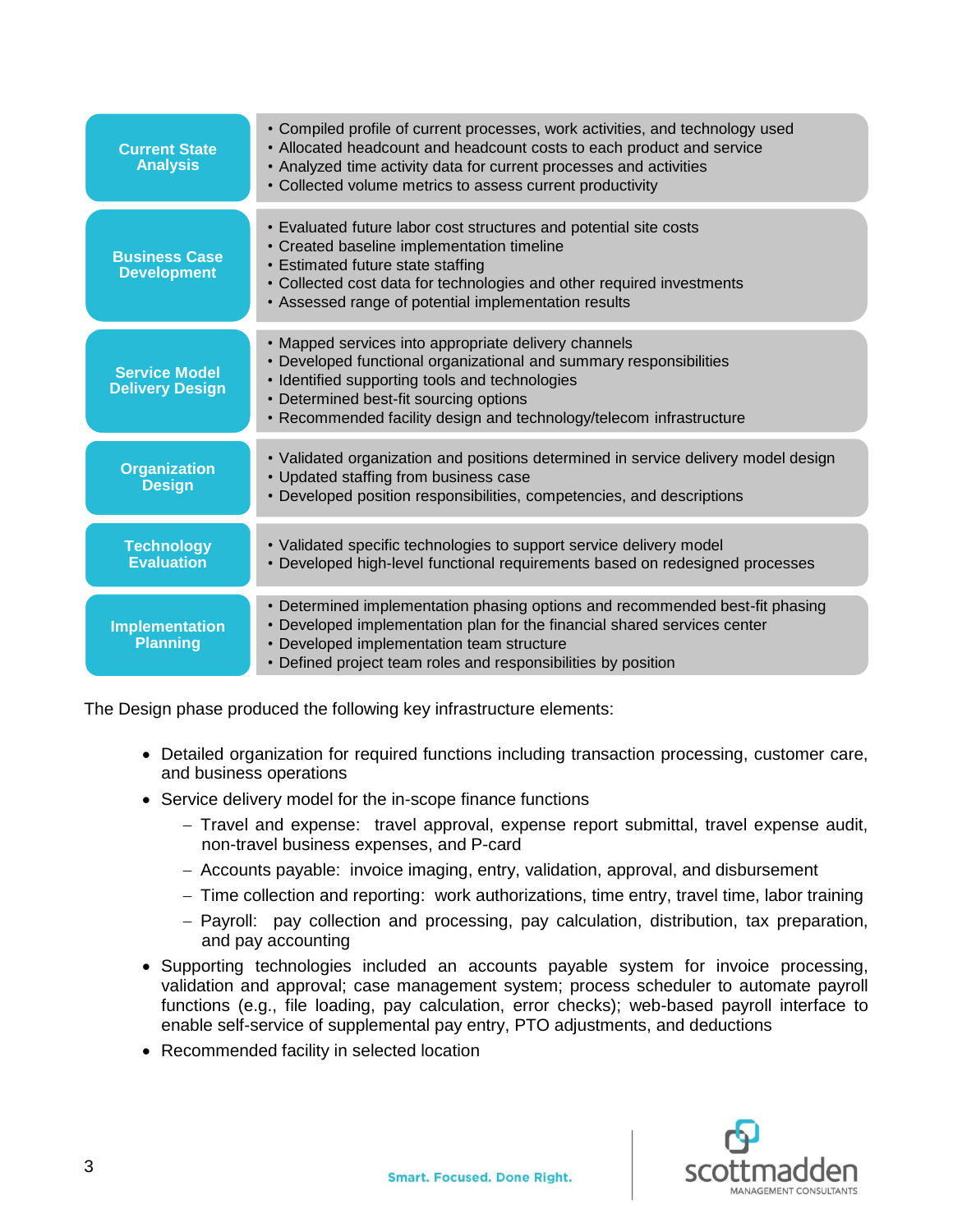### **Build**

In the Build phase, ScottMadden provided ongoing project and change management support required to implement the future state operating model. As in the Design phase, separate teams managed the implementation of each work stream. Key work activities are listed in the figure below:

| <b>Project</b><br><b>Management</b>                                       | • Maintained integrated project plans and status reports<br>• Oversaw the quality of key deliverables<br>• Helped resolve issues<br>• Prepared executive and project steering committee presentations                                                                                                                                                                                                                                                                                                                                              |
|---------------------------------------------------------------------------|----------------------------------------------------------------------------------------------------------------------------------------------------------------------------------------------------------------------------------------------------------------------------------------------------------------------------------------------------------------------------------------------------------------------------------------------------------------------------------------------------------------------------------------------------|
| <b>Staffing</b>                                                           | • Supported project team during staffing process, including recruiting, interview<br>preparation, candidate evaluations, and selection<br>• Helped develop the onboarding process for new staff                                                                                                                                                                                                                                                                                                                                                    |
| <b>Policy and</b><br><b>Process</b><br><b>Redesign</b>                    | • Prioritized finance policies and processes to be harmonized<br>• Documented finance processes through shadowing at 10 major sites to understand<br>how work was being performed<br>• Aligned policies and processes for accounts payable, payroll, travel and expense, and<br>time collection through more than 30 workshops attended by business representatives<br>• Rewrote policies and facilitated required approvals<br>• Redesigned processes for shared services, ensuring alignment with rewritten policies<br>and key business drivers |
| <b>Technology</b><br>Design, Selection,<br>Implementation,<br>and Support | • Validated requirements documented during the Design phase<br>• Developed vendor evaluation criteria for new technologies<br>• Evaluated vendors and applications and facilitated selection of best-fit applications<br>· Identified and interpreted detailed functional requirements for technical design<br>• Developed test cases and assisted with test execution<br>• Supported technology deployment and data migration<br>• Supported resolution of defects and additional enhancements in production                                      |
| <b>Education and</b><br><b>Training</b>                                   | • Revised processes, as needed, to reflect clarifications of technology capabilities<br>• Developed training plan, materials, and schedule<br>• Developed and executed process simulation for shared services staff<br>• Supported execution of training for shared services staff and business users                                                                                                                                                                                                                                              |
| <b>Performance</b><br><b>Metrics and SLAs</b>                             | • Defined metrics framework, including service-level indicators and measures used to<br>manage work activities<br>• Drafted preliminary service-level agreements and reviewed them with business unit<br>stakeholders<br>• Obtained approval of final service-level agreeements from business unit stakeholders<br>and senior management                                                                                                                                                                                                           |
| <b>Change</b><br><b>Management</b>                                        | • Identified impacted employee/customer groups and drafted communications for them<br>• Coordinated the change management process and specific activities with corporate<br>shared services initiatives<br>• Conducted regular meetings with stakeholders to monitor project perception                                                                                                                                                                                                                                                            |